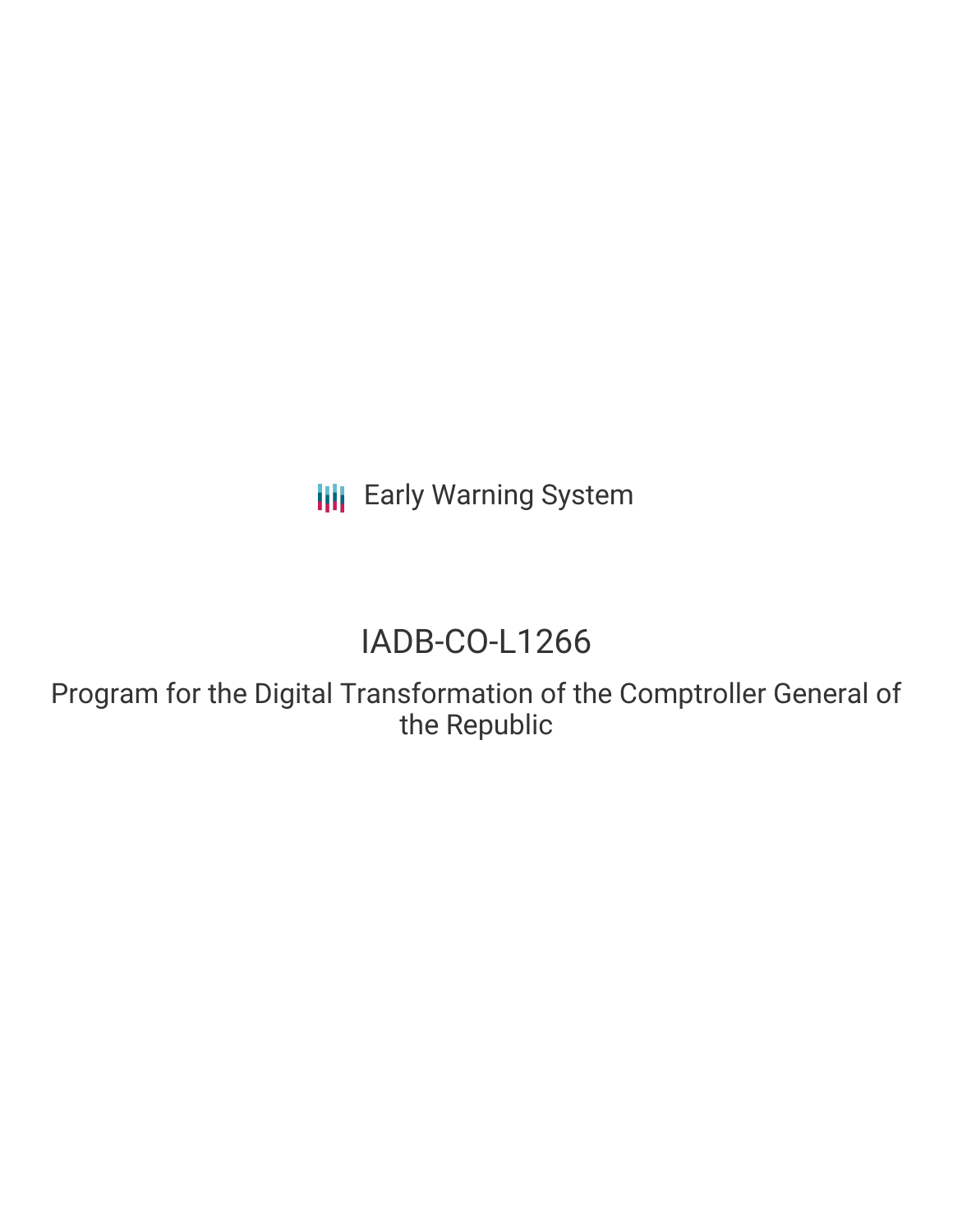

#### **Quick Facts**

| <b>Countries</b>               | Colombia                               |
|--------------------------------|----------------------------------------|
| <b>Financial Institutions</b>  | Inter-American Development Bank (IADB) |
| <b>Status</b>                  | Approved                               |
| <b>Bank Risk Rating</b>        | C                                      |
| <b>Borrower</b>                | Government of Colombia                 |
| <b>Sectors</b>                 | Law and Government                     |
| <b>Investment Type(s)</b>      | Loan                                   |
| <b>Investment Amount (USD)</b> | \$30.00 million                        |
| <b>Project Cost (USD)</b>      | \$30.00 million                        |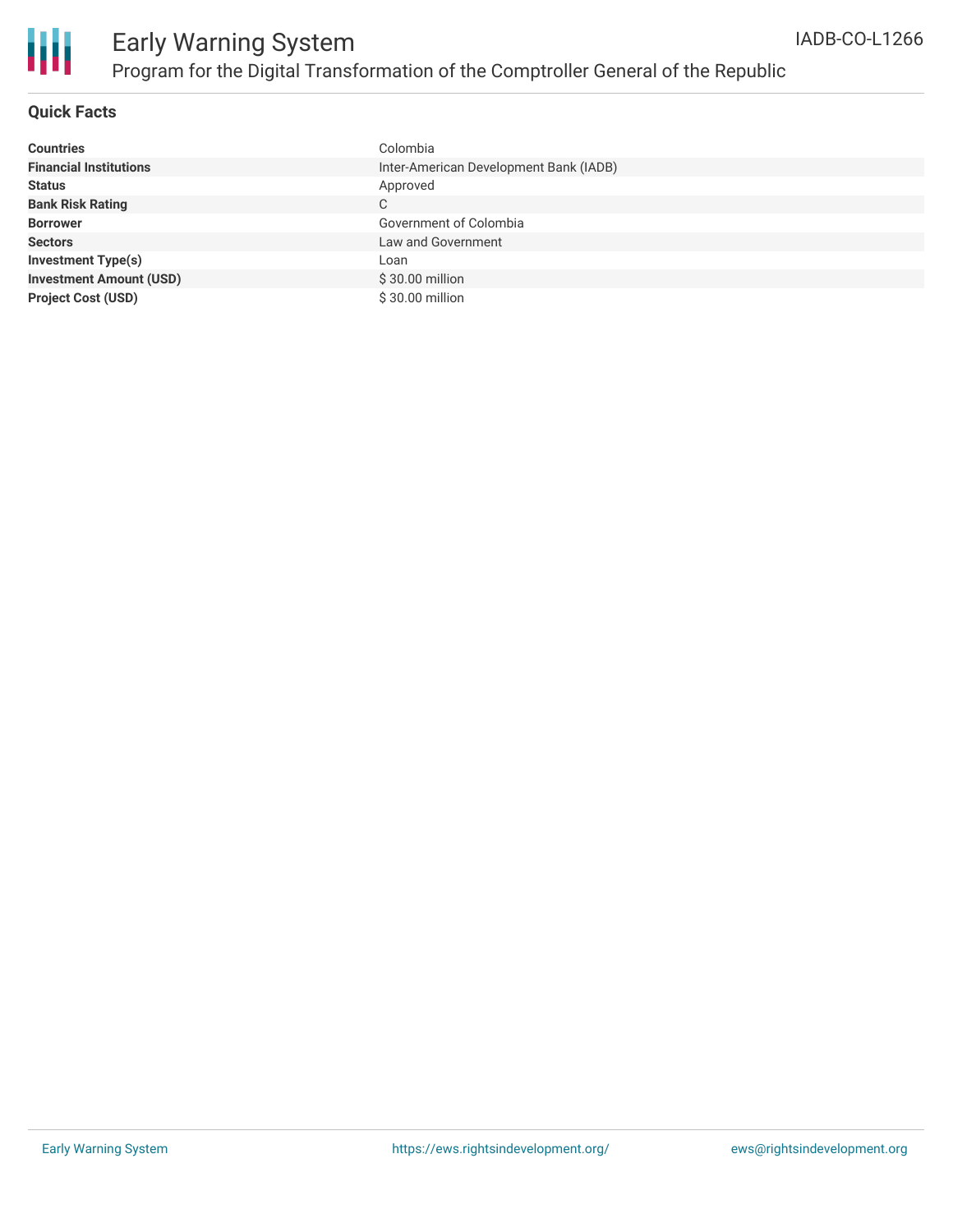

### Early Warning System Program for the Digital Transformation of the Comptroller General of the Republic

#### **Project Description**

Improve the effectiveness in the oversight of public resources through i) strengthening decision-making tools, ii) improving information management, and iii) strengthening fiscal control.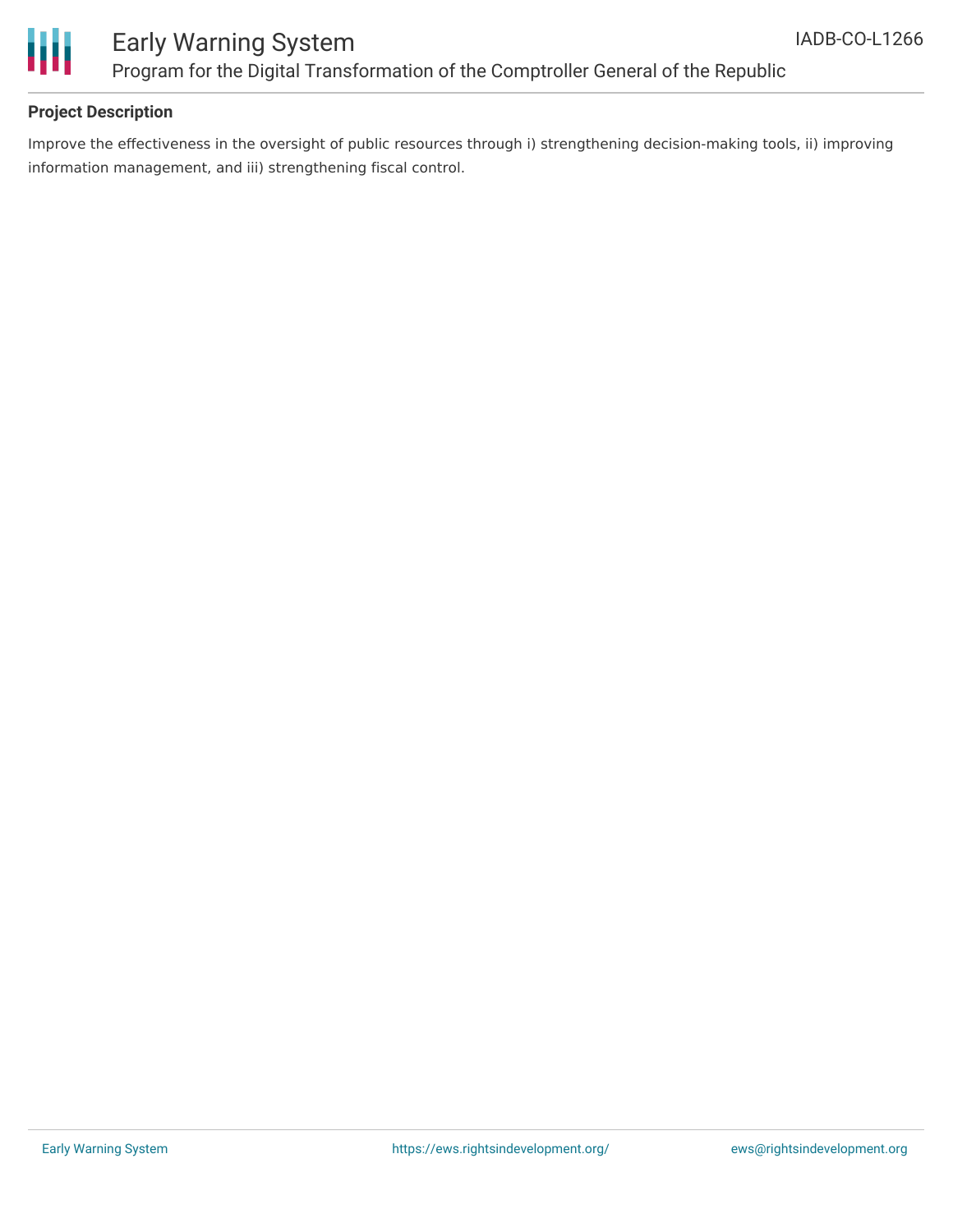

## Early Warning System Program for the Digital Transformation of the Comptroller General of the Republic

#### **Investment Description**

• Inter-American Development Bank (IADB)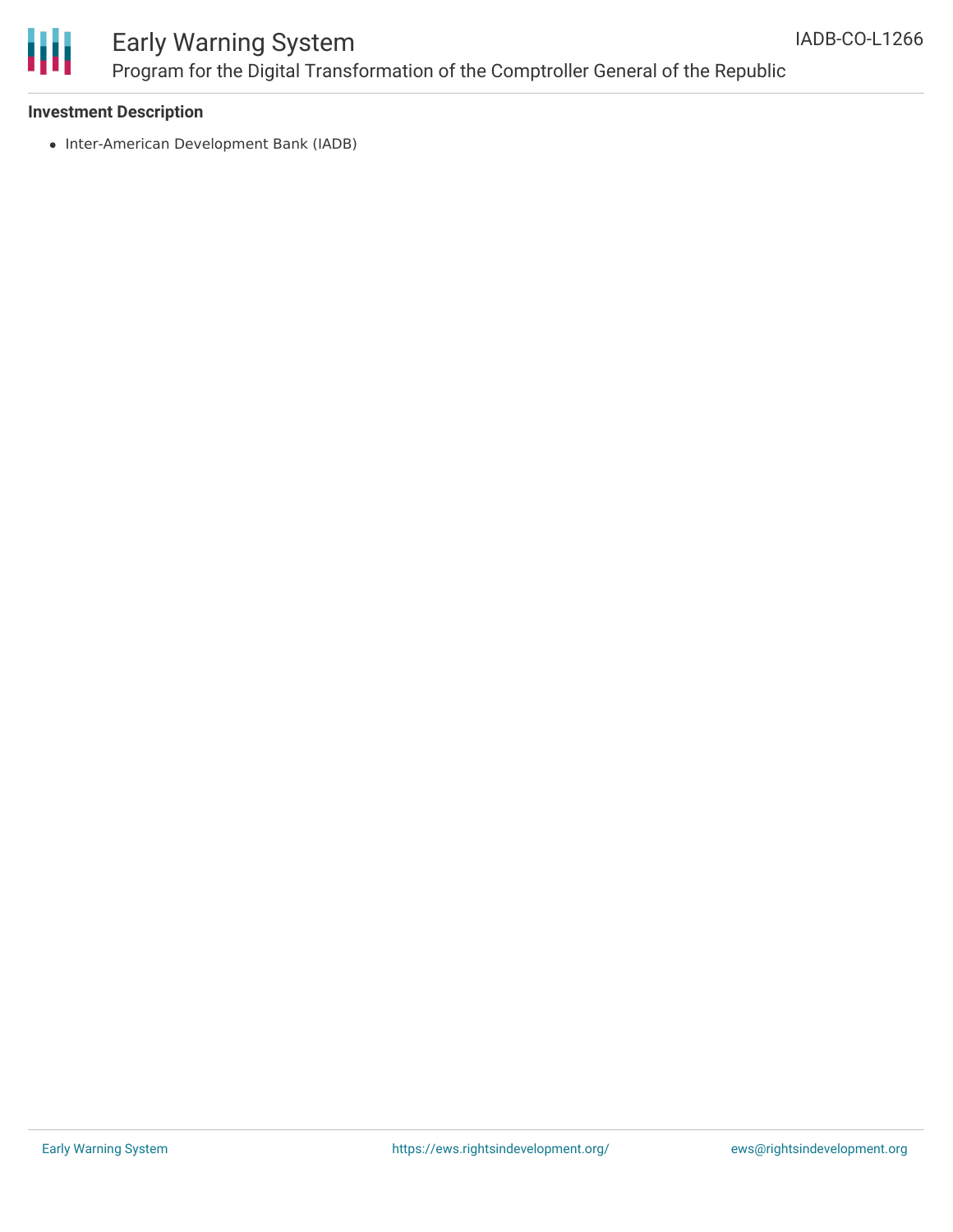

#### **Contact Information**

#### ACCOUNTABILITY MECHANISM OF IADB

The Independent Consultation and Investigation Mechanism (MICI) is the independent complaint mechanism and fact-finding body for people who have been or are likely to be adversely affected by an Inter-American Development Bank (IDB) or Inter-American Investment Corporation (IIC)-funded project. If you submit a complaint to MICI, they may assist you in addressing the problems you raised through a dispute-resolution process with those implementing the project and/or through an investigation to assess whether the IDB or IIC is following its own policies for preventing or mitigating harm to people or the environment. You can submit a complaint by sending an email to MICI@iadb.org. You can learn more about the MICI and how to file a complaint at http://www.iadb.org/en/mici/mici,1752.html (in English) or http://www.iadb.org/es/mici/mici,1752.html (Spanish).